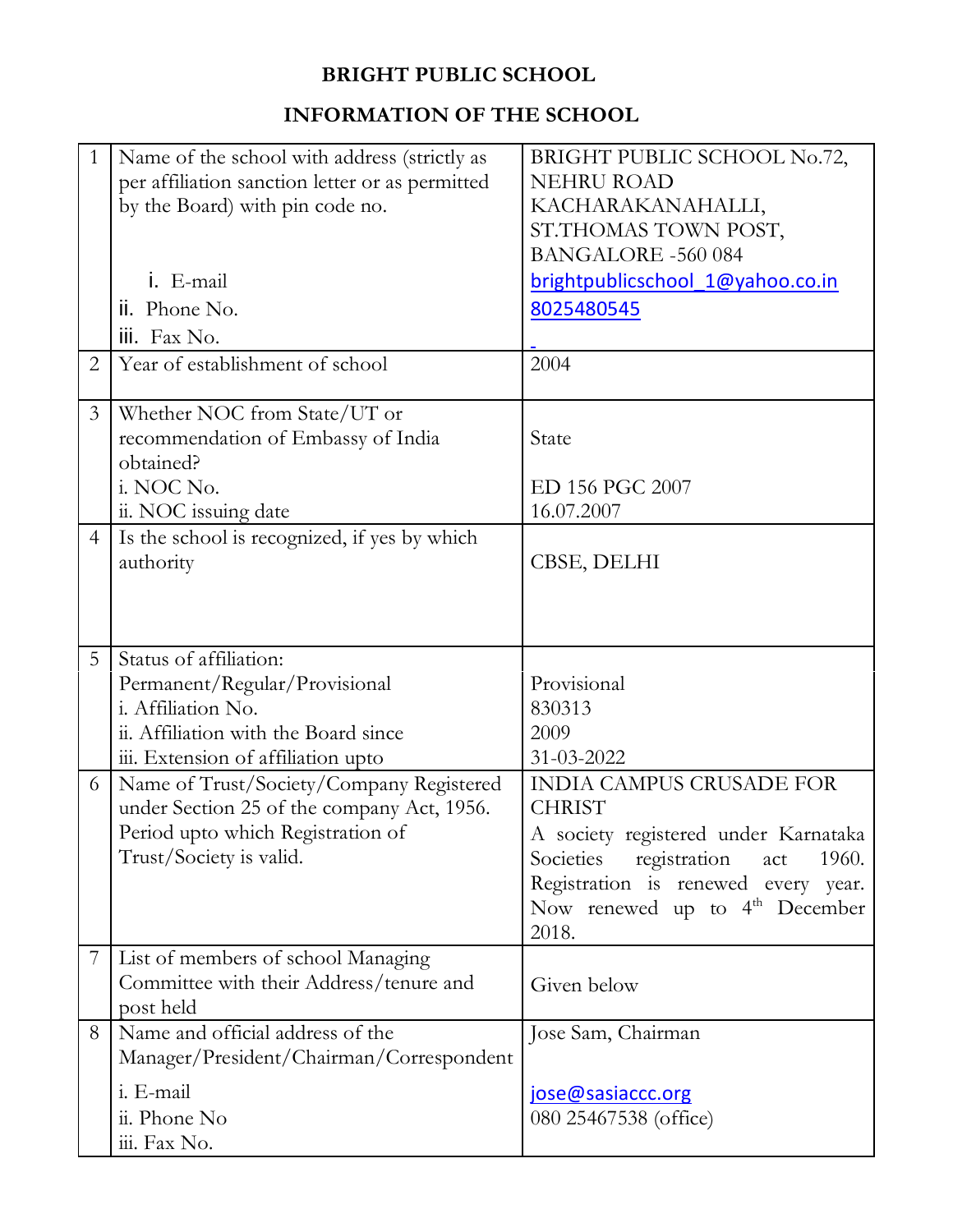| 9               | Area of school campus                                                               |                             |  |  |  |  |
|-----------------|-------------------------------------------------------------------------------------|-----------------------------|--|--|--|--|
|                 | i. In Acres                                                                         | 1.5                         |  |  |  |  |
|                 | ii. In Sq.Mtrs.                                                                     | 6070.3                      |  |  |  |  |
|                 | iii. Built up area(sq.Mtrs.)                                                        | 1031                        |  |  |  |  |
|                 | iv. Area of playground in sq.metrs.                                                 | 5039                        |  |  |  |  |
|                 | Other facilities                                                                    |                             |  |  |  |  |
|                 | i. Swimming pool                                                                    |                             |  |  |  |  |
|                 | ii. Indoor games                                                                    | Board games                 |  |  |  |  |
|                 | iii. Dance Rooms                                                                    |                             |  |  |  |  |
|                 | iv. Gymnasium                                                                       |                             |  |  |  |  |
|                 | v. Music Rooms                                                                      |                             |  |  |  |  |
|                 | vi. Hostels                                                                         |                             |  |  |  |  |
|                 | vii. Health and Medical Check up                                                    | <b>YES</b>                  |  |  |  |  |
| 10 <sup>1</sup> | Details of fee structure                                                            | Given below                 |  |  |  |  |
|                 | i. Pre-Nursery                                                                      |                             |  |  |  |  |
|                 | ii. Nursery                                                                         |                             |  |  |  |  |
|                 | $\mathsf{iii.}$ I to V                                                              |                             |  |  |  |  |
|                 | iv. VI to VIII                                                                      |                             |  |  |  |  |
|                 | $V.$ IX & X                                                                         |                             |  |  |  |  |
|                 | vi. XI & XII                                                                        | <b>NA</b>                   |  |  |  |  |
| 11              | Transport facility                                                                  |                             |  |  |  |  |
|                 | i. Own buses                                                                        | <b>NO</b>                   |  |  |  |  |
|                 | ii. Buses hired on contract basis                                                   | NO                          |  |  |  |  |
|                 | iii. Details of transport charges                                                   | NO                          |  |  |  |  |
| 12              | Particulars of teaching staff(to be updated                                         | Given below                 |  |  |  |  |
|                 | time to time).                                                                      |                             |  |  |  |  |
| 13              | Details of salary being paid by the school to<br>teaching staff/non-teaching staff. | Given below                 |  |  |  |  |
|                 |                                                                                     |                             |  |  |  |  |
| 14              | Mode of payment of salary                                                           |                             |  |  |  |  |
|                 | i. Name of the Bank through which salary is                                         | Syndicate Bank, Nehru Road, |  |  |  |  |
|                 | drawing                                                                             | Bangalore -560 084          |  |  |  |  |
|                 | ii. Through single cheque transfer advice                                           | <b>YES</b>                  |  |  |  |  |
|                 | iii. Individual cheque                                                              | N.A                         |  |  |  |  |
|                 | iv. cash                                                                            | N.A.                        |  |  |  |  |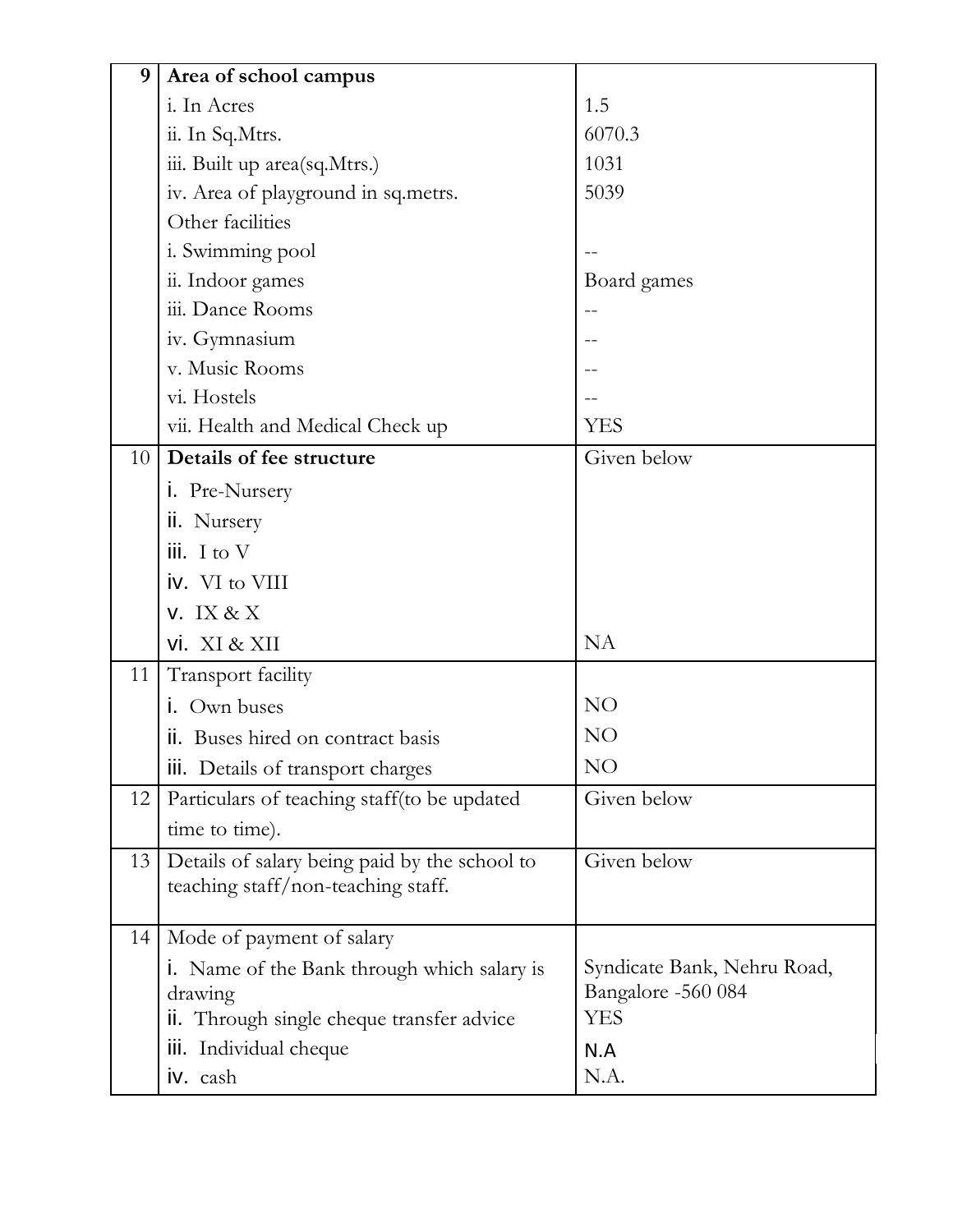| 15 | Library facilities                           |                                                      |
|----|----------------------------------------------|------------------------------------------------------|
|    | i. Size of the Library in sq. feet.          | $50 \text{ X } 20 \text{ Ft}$                        |
|    | ii. No. of periodicals                       | 5                                                    |
|    | iii. No. of dailies                          | 3                                                    |
|    | <b>iv.</b> No. of reference books class-wise | $(400)$ I to IV -100 V to VII -100, VIII to X -200 4 |
|    | <b>v.</b> No. of Magazine                    | 3190                                                 |
|    | vi. Others.                                  |                                                      |
| 16 | Name of the Grievance/redressal Officer      | Mrs. Preeti Paulraj                                  |
|    | with e-mail, Phone No. Fax No.               | Email: prenalsin@gmail.com                           |
|    |                                              | Phone: 9880319295                                    |
| 17 | Members of sexual Harassment Committee       | 1. Ms. Annie Cheriyan                                |
|    |                                              | 2. Ms. Irene Annie George                            |
|    |                                              | 3. Ms. Jula Isaac                                    |
| 18 | Section wise enrolment of school for the     | Given below                                          |
|    | current session                              |                                                      |
| 19 | Academic session period                      | From June to April                                   |
| 20 | Vacation period                              | From May to June                                     |
| 21 | Admission period                             | From January to August                               |

### **LIST OF MEMBERS OF SCHOOL MANAGEMENT COMMITTEE**

| SL.<br>NO. | Name                     | Post              | Tenure  | <b>Address</b>                                                                                                 |  |  |
|------------|--------------------------|-------------------|---------|----------------------------------------------------------------------------------------------------------------|--|--|
| 1          | Mr. Jose Sam             | Chairman          | 3 years | 1407, Hennur Main Road, Kacharakanahalli,<br>St. Thomas Town Post, Bangalore – 560 084                         |  |  |
| 2          | Mr. Gijumone P D         | Member            | 3 years | 1407, Hennur Main Road, Kacharakanahalli,<br>St. Thomas Town Post, Bangalore – 560 084                         |  |  |
| 3          | Mr. Varghese Paul        | Member<br>3 years |         | ICCC, No.3, Kamaraj Street, Kanagasabai colony,<br>Koyembedu Chennai - 600107                                  |  |  |
| 4          | Mr. Roshan Sam<br>Mathew | Member            | 3 years | Bishop compound, Valencia, Kankanady,<br>Mangalore - 575002                                                    |  |  |
| 5          | Dr.Cheriyan Alexander    | Member            | 3 years | APT No.C-1, 2nd Floor, No.1527 Hennur Main<br>Road, Kacharakanahalli, Next Jothi School,<br>Bangalore -560 084 |  |  |
| 6          | Mr.Santosh Jagdhane      | Member            | 3 years | 1407, Hennur Main Road, Kacharakanahalli,<br>St. Thomas Town Post, Bangalore – 560 084                         |  |  |
| 7          | Mrs. Regina Muliyil      | Secretary         | 3 years | No.350 Muniramaiah Garden, Lingarajapuram,<br>Bangalore -560 084                                               |  |  |
| 8          | Mr. Siby Paul            | Member            | 3 years | 1407, Hennur Main Road, Kacharakanahalli,<br>St. Thomas Town Post, Bangalore - 560 084                         |  |  |
| 9          | Mr.Viji M.John           | Treasurer         | 3 years | 1407, Hennur Main Road, Kacharakanahalli,<br>St. Thomas Town Post, Bangalore – 560 084                         |  |  |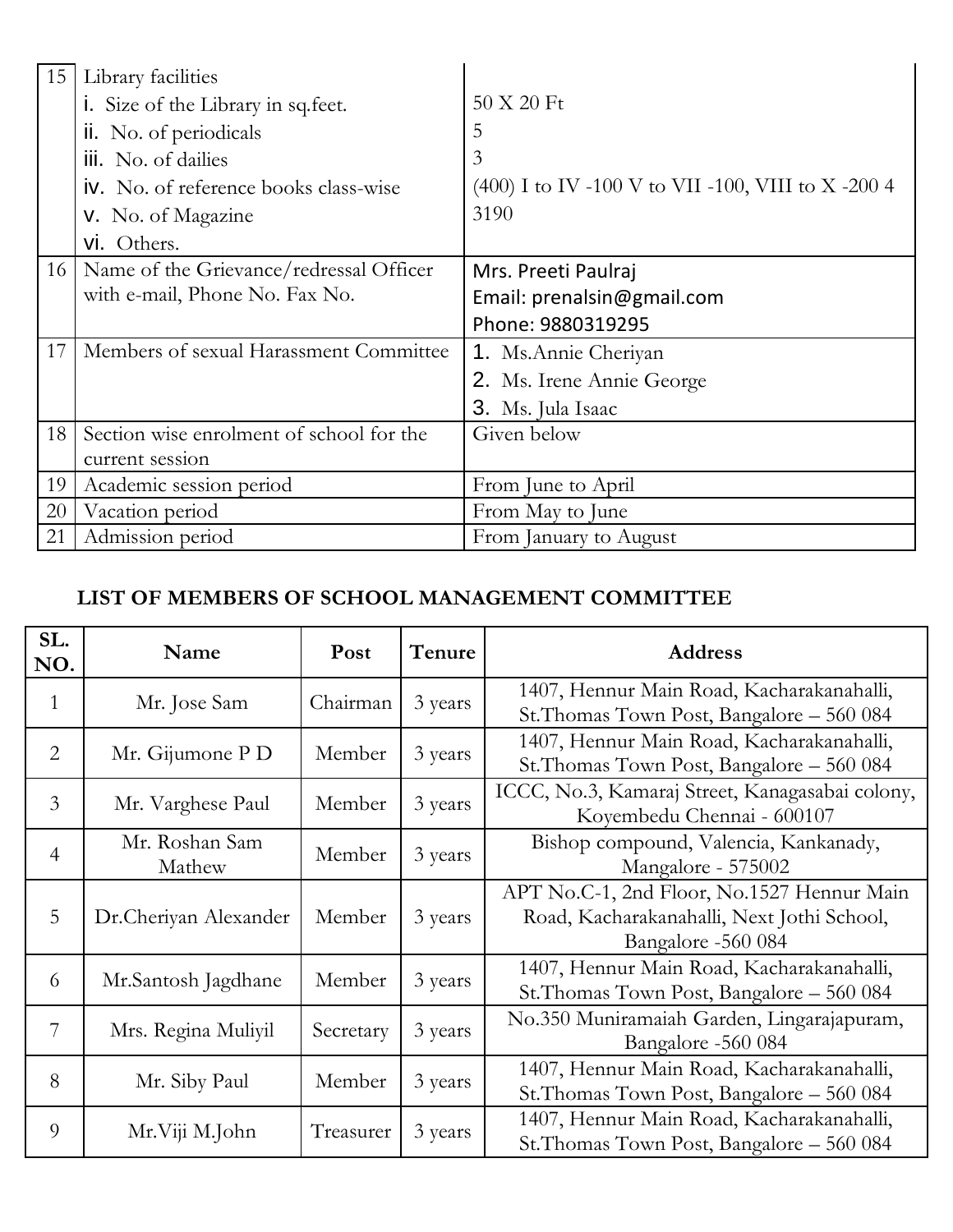| 10 | Mr.Abraham Payikad           | Member | 3 years | #4, Payikad Shalom, KRC Road, Doddagubbi. P.<br>O, Kothanur, Bangalore -560 077                   |
|----|------------------------------|--------|---------|---------------------------------------------------------------------------------------------------|
| 11 | Mrs. Preeti Paulraj          | Member | 3 years | #73, Karamchand Layout, 10 <sup>th</sup> cross, Hennur<br>Road, Lingarajapuram Bangalore - 560084 |
| 12 | Mrs. Lovely Thannickal       | Member | 3 years | Principal, Heritage International School Bangalore                                                |
| 13 | Mrs. Teresammal Robi         | Member | 3 years | Principal (Sr. Sec. School) Asian Christian H.S.<br>Hosur, Tamilnadu                              |
| 14 | Mrs. Renu Elizabeth<br>Benny | Member | 3 years | Principal (Sr.Sec. School) Kensri School, Hebbal.<br>Bangalore                                    |

#### **DETAILS OF FEE STRUCTURE**

BPS Fee details for the year 2021 – 2022

| <b>BPS</b> Fee 2021 -<br>2022                   | <b>Nursery</b> | <b>LKG</b> | <b>UKG</b> | $\mathbf I$ | $\mathbf{I}$ | $III - V$ | VI-VII    | <b>VIII</b> | $IX - X$  |
|-------------------------------------------------|----------------|------------|------------|-------------|--------------|-----------|-----------|-------------|-----------|
|                                                 |                |            |            |             |              |           |           |             |           |
| Prospectus &<br>Application<br>(at admission)   | 300.00         | 300.00     | 300.00     | 300.00      | 300.00       | 300.00    | 300.00    | 300.00      | 300.00    |
|                                                 |                |            |            |             |              |           |           |             |           |
| Admission Fee (at<br>admission)                 | 20,000.00      | 20,000.00  | 20,000.00  | 20,000.00   | 20,000.00    | 20,000.00 | 20,000.00 | 20,000.00   | 20,000.00 |
|                                                 |                |            |            |             |              |           |           |             |           |
| Annual fee                                      | 7,000.00       | 7,000.00   | 7,000.00   | 7,000.00    | 8,000.00     | 8,000.00  | 8,000.00  | 8,000.00    | 9,000.00  |
|                                                 |                |            |            |             |              |           |           |             |           |
| <b>Monthly Tution</b><br>fee                    | 2,850.00       | 2,600.00   | 2,500.00   | 2,500.00    | 2,500.00     | 2,400.00  | 2,400.00  | 2,400.00    | 2,400.00  |
|                                                 |                |            |            |             |              |           |           |             |           |
| Computer fee -<br>yearly                        |                |            |            | 1,200.00    | 1,200.00     | 1,200.00  | 2,000.00  | 2,000.00    | 2,000.00  |
|                                                 |                |            |            |             |              |           |           |             |           |
| Laboratory fee -<br>yearly                      |                |            |            |             |              |           |           | 1,200.00    | 1,200.00  |
|                                                 |                |            |            |             |              |           |           |             |           |
|                                                 |                |            |            |             |              |           |           |             |           |
|                                                 |                |            |            |             |              |           |           |             |           |
| Amount at<br>admission - New<br><b>Students</b> | 30,150.00      | 29,900.00  | 29,800.00  | 31,000.00   | 32,000.00    | 31,900.00 | 32,700.00 | 33,900.00   | 34,900.00 |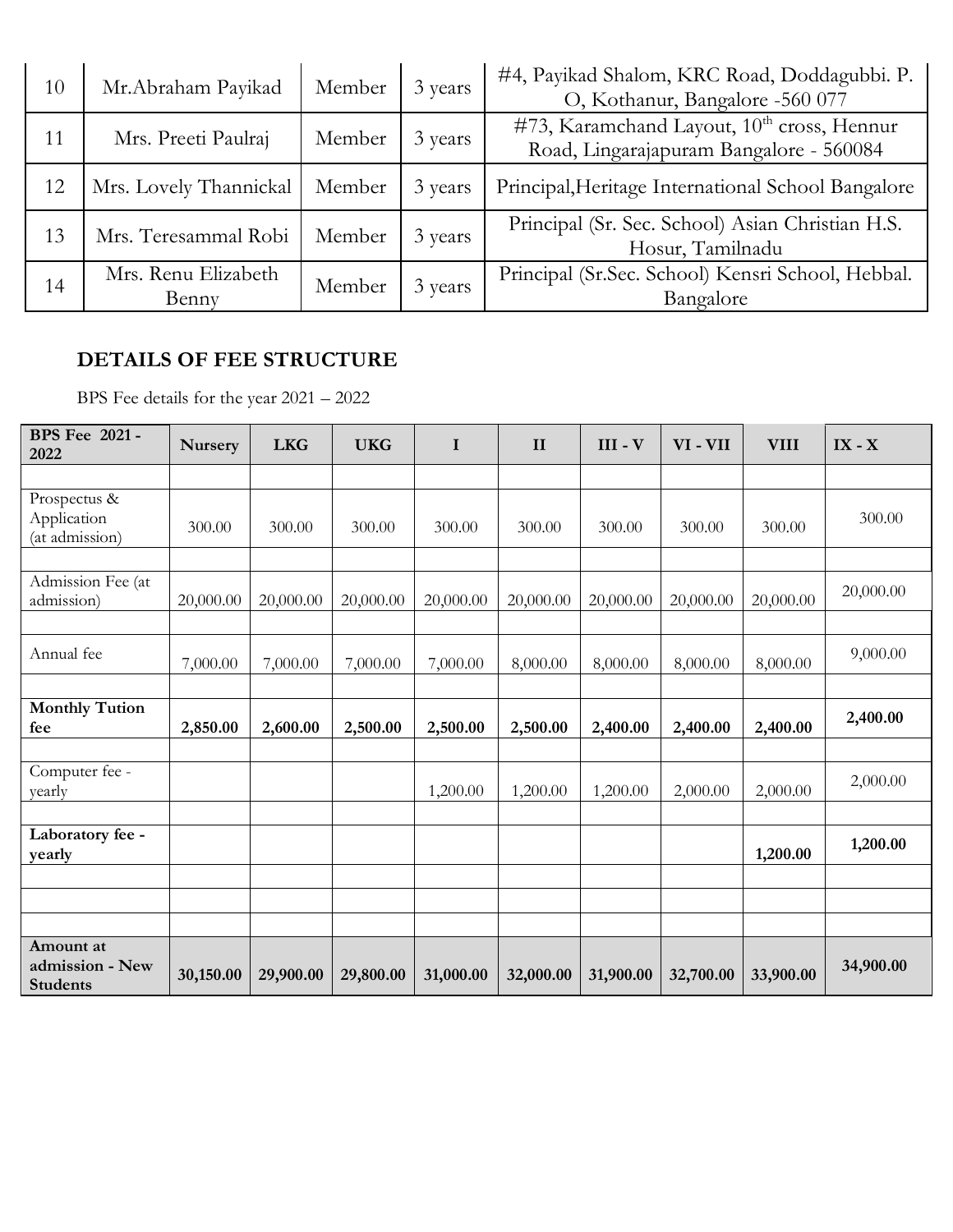# **Particulars of teaching staff**

|                | Name                       | Designation          | Date of<br>birth | Date of<br>appointment | Trained/<br>Untrained | Probation/<br>confirmed | Adhoc/<br>Part<br>time |
|----------------|----------------------------|----------------------|------------------|------------------------|-----------------------|-------------------------|------------------------|
| $\mathbf{1}$   | Ms.Regina Muliyil          | Principal            | 05.07.1962       | 11.01.2010             | Trained               | 11.01.2011              |                        |
| $\overline{2}$ | Ms.Preeti Paulraj          | Vice<br>Principal    | 14.04.1967       | 02.11.2010             | Trained               | 02.11.2011              |                        |
| $\overline{4}$ | Ms. Jithamole Alex         | Teacher              | 01.05.1985       | 01.06.2016             | Trained               | 01.06.2017              |                        |
| 5              | Ms.Irene Annie<br>George   | Teacher              | 03.05.1974       | 03.06.2006             | Trained               | 03.06.2007              |                        |
| 6              | Ms.Jilu Joseph             | Teacher              | 17.05.1974       | 11.06.2004             | Trained               | 11.06.2005              |                        |
| 7              | Ms.I Anu Clara             | Teacher              | 01.01.1970       | 22.08.2011             | Trained               | 22.08.2012              |                        |
| 8              | Ms. Gigi Anthony           | Teacher              | 23.08.1976       | 01.06.2018             | Trained               | 01.06.2019              |                        |
| 9              | Ms. Sowmya N               | Physical<br>Educator | 10.02.1986       | 01.06.2016             | Trained               | 01.06.2017              |                        |
| 10             | Ms.Manjula<br>Krishnan     | Teacher              | 30.08.1970       | 11.05.2009             | Trained               | 28.05.2010              |                        |
| 11             | Ms. Josephine<br>Elizabeth | Teacher              | 31.05.1982       | 01.06.2018             | Trained               | 01.06.2019              |                        |
| 12             | Ms. Sheeba Xavier          | Teacher              | 15.04.1972       | 01.06.2010             | Trained               | 01.06.2011              |                        |
| 13             | Ms.Julsie Juliet           | Teacher              | 16.07.1964       | 14.06.2004             | Trained               | 14.06.2005              |                        |
| 14             | Ms.Shobhalatha B           | Librarian            | 23.12.1978       | 01.06.2011             | Trained               | 01.06.2012              |                        |
| 15             | Ms.Raji Philip             | Teacher              | 10.08.1979       | 01.06.2012             | Trained               | 01.06.2013              |                        |
| 17             | Ms. Mary Florence<br>D     | Teacher              | 28.06.1984       | 01.06.2012             | Trained               | 01.06.2013              |                        |
| 18             | Ms.Susan Saju              | Teacher              | 18.04.1973       | 06.06.2012             | Trained               | 06.06.2013              |                        |
| 19             | Ms.Pavithra K A            | Teacher              | 16.03.1987       | 08.06.2012             | Trained               | 09.06.2013              |                        |
| 20             | Ms.Usha Rani               | Teacher              | 15.03.1984       | 02.11.2015             | Trained               | 02.11.2016              |                        |
| 21             | Ms.Gladys Wilson           | Teacher              | 03.03.1965       | 15.06.2006             | Trained               | 15.06.2007              |                        |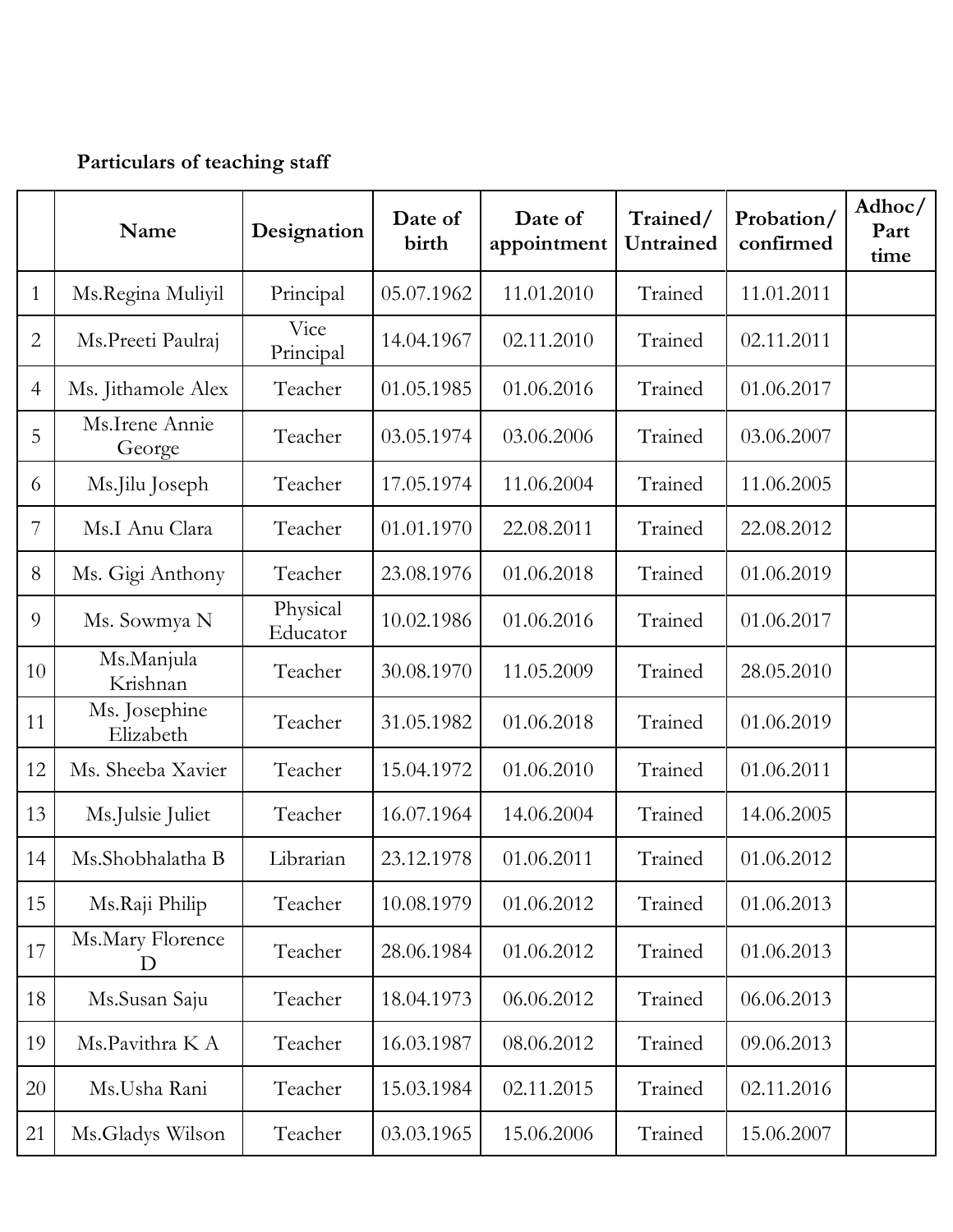| 22 | Ms.Anita Kumar                | Teacher     | 14.12.1969 | 04.06.1997 | Trained   | 04.06.1998 |  |
|----|-------------------------------|-------------|------------|------------|-----------|------------|--|
| 23 | Ms.Arogya Mary                | Teacher     | 01.07.1973 | 07.06.2007 | Trained   | 07.06.2008 |  |
| 24 | Ms.Elizabeth<br>Devakirubai P | Teacher     | 24.05.1984 | 17.06.2016 | Trained   | 17.06.2017 |  |
| 25 | Ms. Jacintha Pinto            | Teacher     | 30.11.1974 | 03.06.2014 | Trained   | 03.06.2015 |  |
| 26 | Ms. Ida Nithila<br>Kumari     | Teacher     | 09.06.1962 | 03.06.2013 | Trained   | 03.06.2014 |  |
| 27 | Ms. Jula Isaac                | Teacher     | 04.06.1973 | 15.11.2012 | Trained   | 04.06.2013 |  |
| 28 | Ms. Shomol Susan<br>Joesam    | Art Teacher | 09.04.1980 | 01.06.2017 | Untrained | 01.06.2018 |  |
| 29 | Ms. Christina D               | Teacher     | 24.12.1976 | 03.06.2013 | Trained   | 03.06.2014 |  |
| 30 | Ms.Dorcas Jason               | Teacher     | 05.10.1968 | 03.06.2013 | Trained   | 03.06.2014 |  |
| 31 | Ms. Rejula Jayaraj            | Teacher     | 20.07.1985 | 11.06.2018 | Trained   | 11.06.2019 |  |
| 32 | Ms. Asha Devi                 | Teacher     | 17.06.1993 | 01.06.2018 | Trained   | 01.06.2019 |  |
| 33 | Ms. Teena John                | Teacher     | 07.07.1983 | 11.06.2018 | Trained   | 11.06.2019 |  |
| 34 | Ms. Grace P Issac             | Teacher     | 31.05.1976 | 01.06.2019 | Trained   | 01.06.2021 |  |
| 35 | Ms. Suma Biju<br>Thomas       | Teacher     | 16.04.1979 | 10.06.2019 | Trained   | 10.06.2021 |  |
| 35 | Ms. Jeena Elizabeth<br>Paul   | Teacher     | 12.02.1994 | 01.06.2021 | Trained   | Probation  |  |
| 35 | Ms. Vishakha<br>Kanwar        | Teacher     | 18.03.1982 | 14.06.2021 | Trained   | Probation  |  |

# **Details of salary being paid by the school to teaching staff/non teaching staff**

| PGT        | 18520 | 200 | 19120 | 225 | 20020 | 250 | 21020 | 300        | 22820 | 350        | 24920 | 400 | 25320 |                 |       |
|------------|-------|-----|-------|-----|-------|-----|-------|------------|-------|------------|-------|-----|-------|-----------------|-------|
| <b>TGT</b> | 16835 | 175 | 17360 | 200 | 18160 | 225 | 19060 | 250        | 20060 | 300        | 21860 | 350 | 22910 |                 |       |
| <b>PRT</b> | 14465 | 125 | 14715 | 150 | 15315 | 175 | 16015 | 200        | 16815 | 225        | 17715 | 250 | 18715 | 30 <sub>0</sub> | 20215 |
| Nur        | 12740 | 100 | 13240 | 125 | 13740 | 150 | 14340 | 175        | 15040 | <b>200</b> | 15840 | 225 | 16740 |                 |       |
| Office     | 11820 | 100 | 12020 | 125 | 12520 | 150 | 13120 | 175        | 13820 | <b>200</b> | 14620 | 225 | 15520 | <b>250</b>      | 16520 |
| assistants |       |     |       |     |       |     |       |            |       |            |       |     |       |                 |       |
| Office     |       |     |       |     |       |     |       |            |       |            |       |     |       |                 |       |
| assistants | 10745 | 100 | 11245 | 125 | 11745 | 150 | 12345 | 175        | 13045 | 200        | 13845 | 225 | 14745 |                 |       |
| $-2$       |       |     |       |     |       |     |       |            |       |            |       |     |       |                 |       |
| Secretary  | 13355 | 125 | 13605 | 150 | 14205 | 175 | 14905 | <b>200</b> | 15705 | 225        | 16605 | 250 | 17605 | 30 <sub>0</sub> | 19105 |